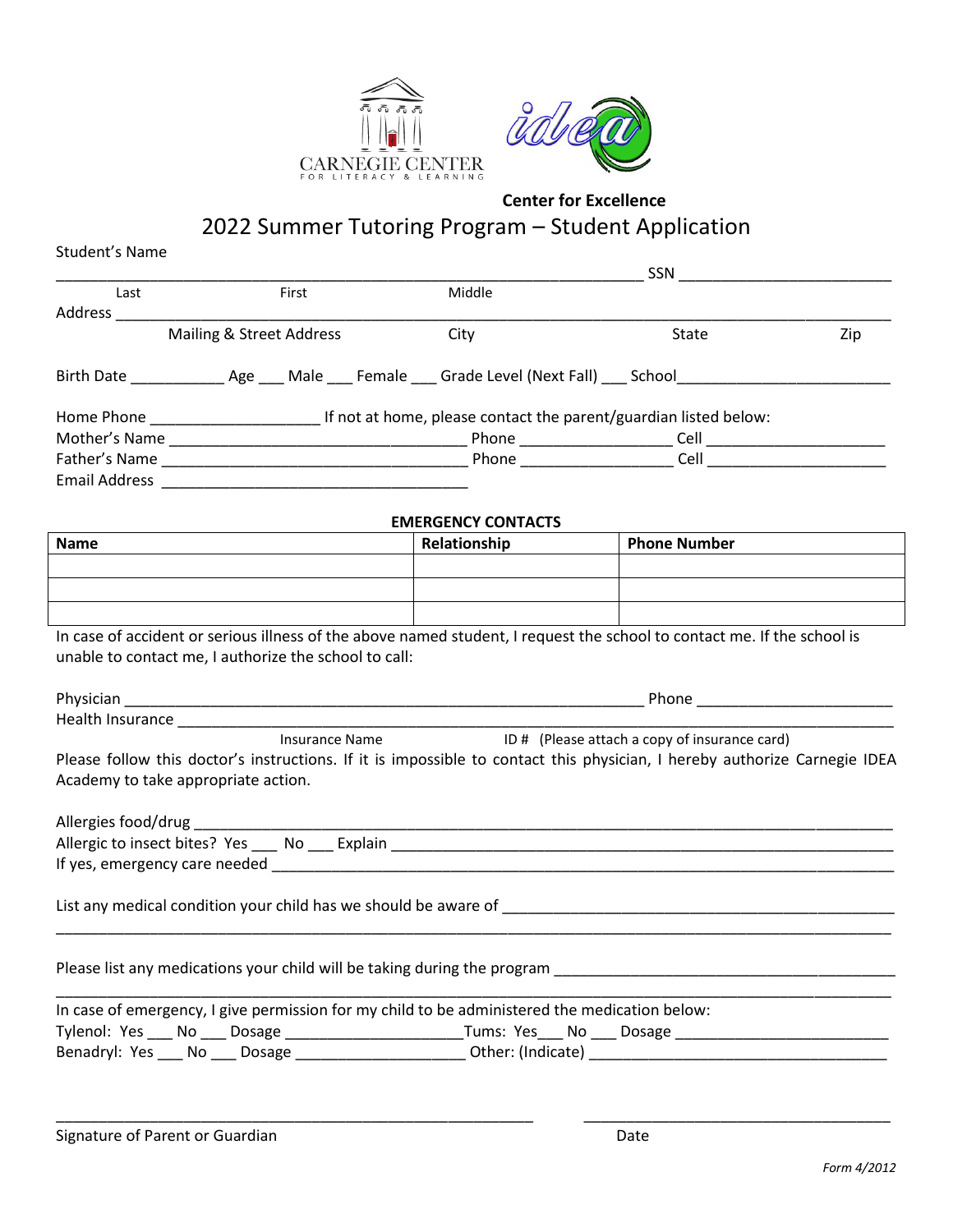#### *Summer Tutoring Program Application -- Page 2*

I hereby make application to Carnegie IDEA Academy's Summer Tutoring Program.

I understand I must abide by and sign the Parental Approval Statement and return this statement with the application.

I understand that I must sign and return the Student Health History form, which is attached.

Enclosed is a \$50 deposit (Make check payable to IDEA). This can be waived if you are unable to pay it. Tuition for IDEA Academy's Summer Tutoring Program is \$750.00. Financial Aid maybe available. If assistance is needed, please fill out the Financial Aid Application included in this packet.

| Signature of Parent or Guardian    |                                    | Date |  |
|------------------------------------|------------------------------------|------|--|
| Please return this application to: | <b>IDEA: Center for Excellence</b> |      |  |
|                                    | P.O. Box 22                        |      |  |
|                                    | Emmalena, Kentucky 41740           |      |  |

Or Email to: [bilo5@me.com](mailto:bilo5@me.com) or [janetn@cleangasinc.com](mailto:janetn@cleangasinc.com)

Please enclose:

- 1. \$50.00 deposit (if you have it)
- 2. Signed Parental Approval Statement
- 3. Health History & Medical Forms
- 4. Financial Aid Application and Most Recent Income Tax forms (if aid is requested)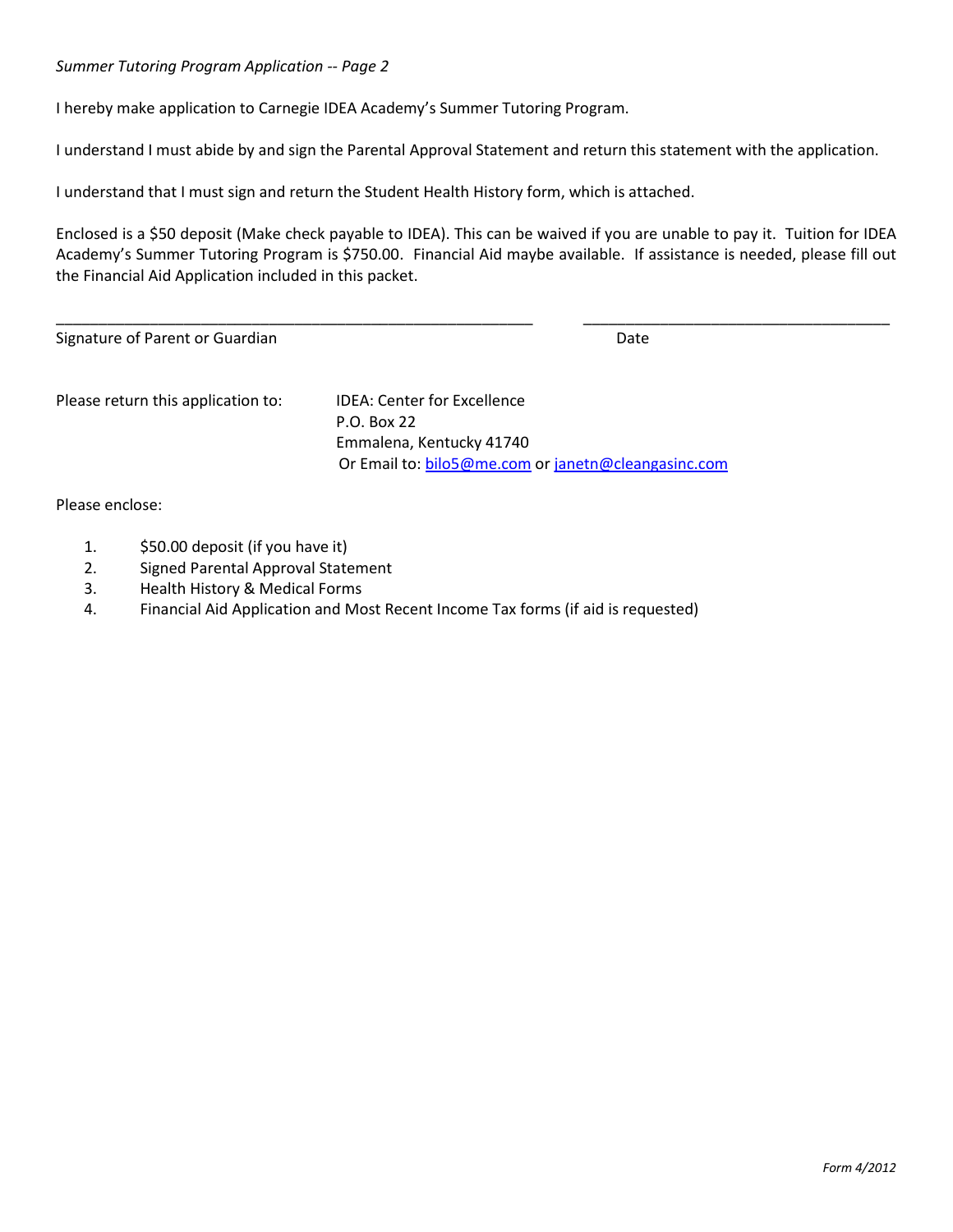



### Student Health History

| Ι. | <b>Allergies</b> |                                                      |                                                 |                                                                                                   |  |
|----|------------------|------------------------------------------------------|-------------------------------------------------|---------------------------------------------------------------------------------------------------|--|
|    | 1.               | Food Yes () No ()                                    | Is your child allergic to any of the following: |                                                                                                   |  |
|    |                  | Medication Yes () No ()<br>Insect Bites Yes () No () |                                                 |                                                                                                   |  |
|    | 2.               | Eczema                                               | Wheezing <b>Asthma</b> Skin rashes              | Has your child had one of the following? Please circle and discuss:<br>Hives Skin itching/dryness |  |
|    | 3.               |                                                      |                                                 | Does your child take allergy injections or allergy medication? Yes () No ()                       |  |
| П. |                  | <b>Current Student Information</b>                   |                                                 |                                                                                                   |  |
|    | $\mathbf{1}$ .   |                                                      |                                                 | Does your child have a condition which is under treatment at this time?                           |  |
|    |                  |                                                      |                                                 | $\sim$ $\sim$ $\sim$ $\sim$                                                                       |  |

If any prescribed or over-the counter medications such as (Tylenol, Tums, cough drops), is to be administered to your child at school, please send that medication in original bottles and complete the following instructions:

| <b>Symptoms</b> | <b>Medication</b> | <b>Dosage</b> | <b>Time Given</b> |
|-----------------|-------------------|---------------|-------------------|
|                 |                   |               |                   |
|                 |                   |               |                   |
|                 |                   |               |                   |
|                 |                   |               |                   |

2. If needed can your child take the following over-the-counter medications:

|         | Benadryl Yes () No () Dosage       |
|---------|------------------------------------|
| Tvlenol | Yes () No () Dosage                |
| Tums    | Yes () No () Other                 |
|         | Sugarless Cough Drops Yes () No () |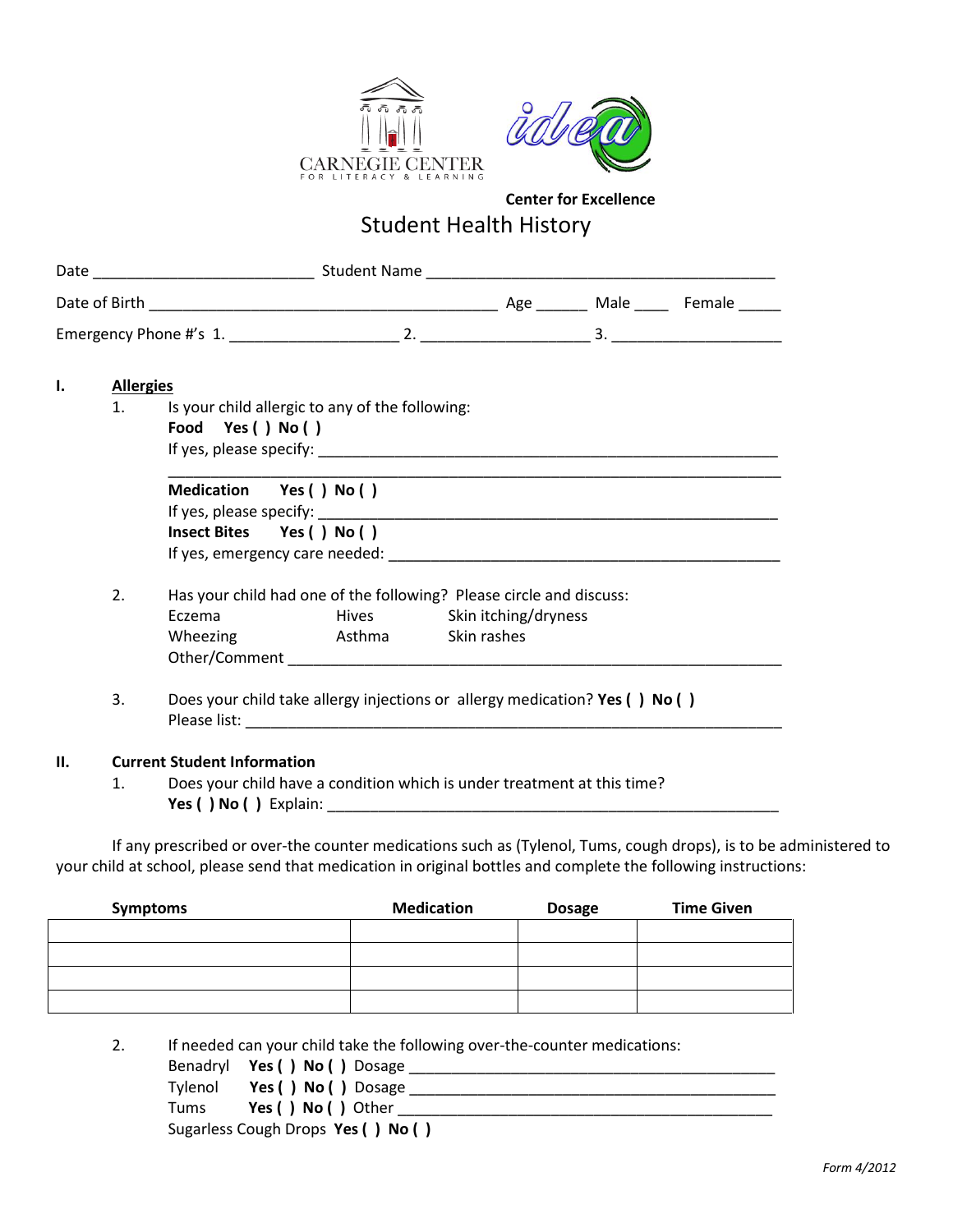**IN CASE OF EMERGENCY ONLY** If you have failed to bring us medication and we can't reach you or the listed alternative persons by phone, do we have your permission to administer the medications checked **(Yes)** above (Benadryl, Tylenol, Tums and cough drops) to your child? **Yes ( ) No ( )**

#### **III. Family History**

- 1. Are both parents in good health?\_\_\_\_\_\_\_\_\_\_\_\_\_\_\_\_\_\_\_\_\_\_\_\_\_\_\_\_\_\_\_\_\_\_\_\_\_\_\_\_\_\_\_\_
- 2. Are there any other members of your child's immediate family (parents, grandparents,

brothers, sisters) with serious health problems? \_\_\_\_\_\_\_\_\_\_\_\_\_\_\_\_\_\_\_\_\_\_\_\_\_\_\_\_\_\_\_

3. Circle any of the following problems that affect someone in your immediate family.

| Anemia              | <b>Diabetes</b>        | Cancer            |
|---------------------|------------------------|-------------------|
| <b>Seizures</b>     | <b>Rheumatic fever</b> | тв                |
| Hay fever           | Heart disease          | Mental disability |
| Allergies           | Kidney disease         |                   |
| Other? Please list: |                        |                   |

\_\_\_\_\_\_\_\_\_\_\_\_\_\_\_\_\_\_\_\_\_\_\_\_\_\_\_\_\_\_\_\_\_\_\_\_\_\_\_\_\_\_\_\_\_\_\_\_\_\_\_\_\_\_\_\_\_\_\_\_\_\_\_\_\_\_\_\_\_\_\_

#### **IV. Immunizations**

Please send a copy of your child's immunization record. If your child is up-to-date on his/her shots you can write "UTD" on the list below.

| <b>Type</b>    | Date | <b>Type</b> | Date |
|----------------|------|-------------|------|
| D.P.T.         |      | Mumps       |      |
| Polio          |      | Rubella     |      |
| <b>Measles</b> |      | M.M.R.      |      |

#### **V. Infections/Illnesses**

1. Has your child had any of the following illnesses? If so, please circle. Discuss if there are any continuing problems.

| Mumps         | Measles        | Rubella         |
|---------------|----------------|-----------------|
| Chicken pox   | Pneumonia      | <b>Diabetes</b> |
| Scarlet fever | Asthma         | Kidney problems |
| Anemia        | Heart problems | <b>Seizures</b> |
| Comments:     |                |                 |

\_\_\_\_\_\_\_\_\_\_\_\_\_\_\_\_\_\_\_\_\_\_\_\_\_\_\_\_\_\_\_\_\_\_\_\_\_\_\_\_\_\_\_\_\_\_\_\_\_\_\_\_\_\_\_\_\_\_\_\_\_\_\_\_\_\_\_\_\_\_\_\_

2. Has your child ever had a serious accident? If so, please discuss: Fractured bones \_\_\_\_\_\_\_\_\_\_\_\_\_\_\_\_\_\_\_\_\_\_\_\_\_\_\_\_\_\_\_\_\_\_\_\_\_\_\_\_\_\_\_\_\_\_\_\_\_\_\_\_\_\_\_\_\_\_

Head injuries \_\_\_\_\_\_\_\_\_\_\_\_\_\_\_\_\_\_\_\_\_\_\_\_\_\_\_\_\_\_\_\_\_\_\_\_\_\_\_\_\_\_\_\_\_\_\_\_\_\_\_\_\_\_\_\_\_\_\_\_\_

Lead poisoning the state of the state of the state of the state of the state of the state of the state of the state of the state of the state of the state of the state of the state of the state of the state of the state of

Household chemical poisoning **Exercise 2018** 

Medication overdoes \_\_\_\_\_\_\_\_\_\_\_\_\_\_\_\_\_\_\_\_\_\_\_\_\_\_\_\_\_\_\_\_\_\_\_\_\_\_\_\_\_\_\_\_\_\_\_\_\_\_\_\_\_\_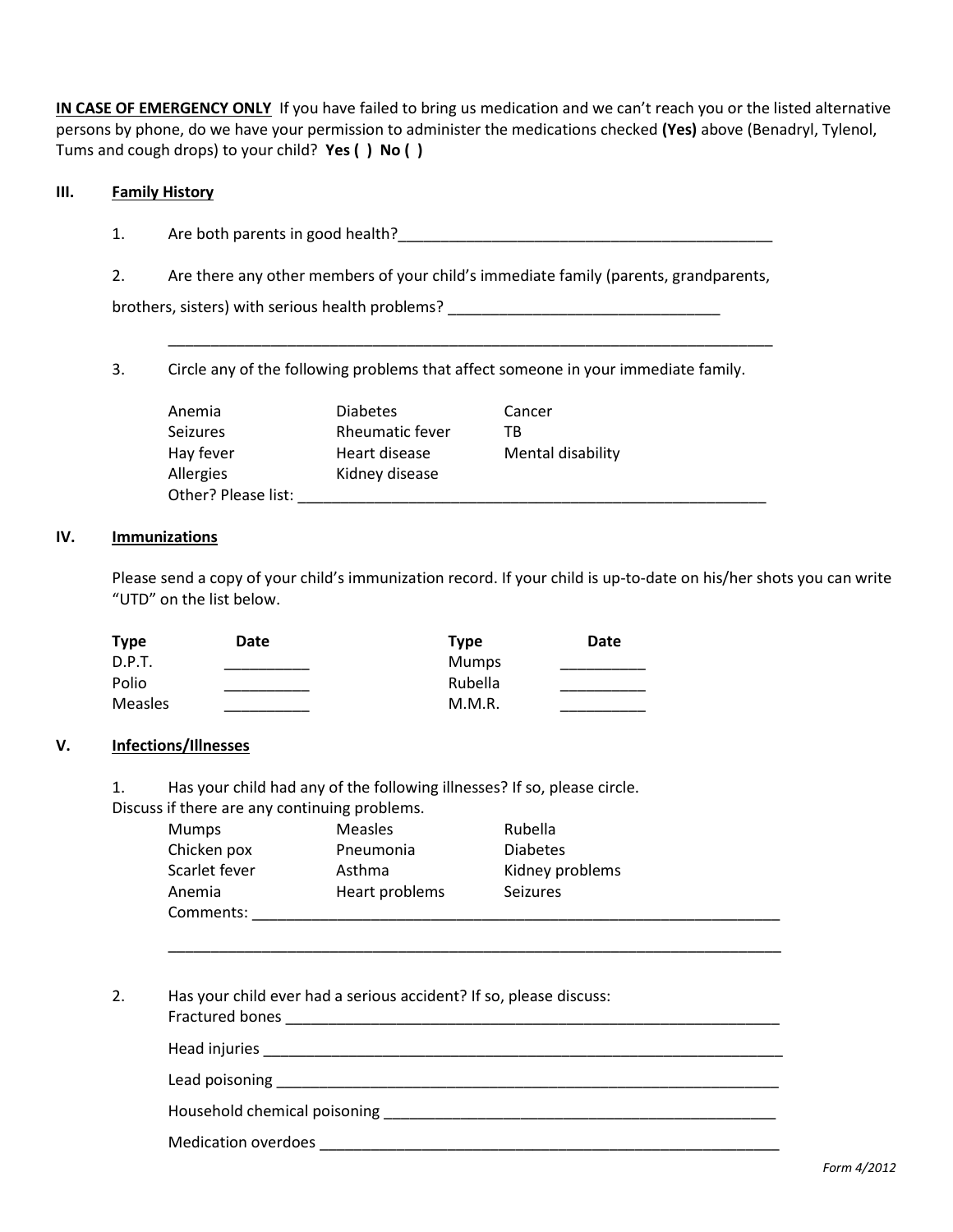| 3. | Has your child ever had:       |                                |                                                                                                                 |  |
|----|--------------------------------|--------------------------------|-----------------------------------------------------------------------------------------------------------------|--|
|    |                                |                                |                                                                                                                 |  |
|    |                                |                                |                                                                                                                 |  |
|    |                                |                                |                                                                                                                 |  |
|    |                                |                                |                                                                                                                 |  |
|    |                                |                                |                                                                                                                 |  |
|    |                                |                                |                                                                                                                 |  |
|    |                                |                                |                                                                                                                 |  |
|    |                                |                                |                                                                                                                 |  |
| 4. | Does your child have frequent: |                                |                                                                                                                 |  |
|    |                                |                                |                                                                                                                 |  |
|    |                                |                                | Ear infections? Yes () No () Medicine given                                                                     |  |
|    |                                | Tubes in ears? Yes () No ()    |                                                                                                                 |  |
|    | Diarrhea<br>Underweight        | Constipation<br>Sleep patterns | Overweight<br>Bed wetting                                                                                       |  |
|    | <b>Behavior/Discipline</b>     |                                |                                                                                                                 |  |
| 1. |                                |                                | Is your child more difficult to raise than your other children? Yes () No ()                                    |  |
| 2. |                                |                                | What is the most effective way of disciplining your child?                                                      |  |
|    |                                |                                |                                                                                                                 |  |
| 3. | Speech problems                | <b>Bad temper</b>              | Are you concerned about any of the following? Please circle and discuss below:<br>Playing with brothers/sisters |  |
|    | Hard to toilet train           | Jealous                        | Does not pay attention                                                                                          |  |
|    | Very shy                       | Nail-biting                    | Slow to learn                                                                                                   |  |
|    | Overactive                     | <b>Tattles</b>                 | Will not mind                                                                                                   |  |
|    | Eats dirt/paint                | Thumb-sucking                  | Holds his breath                                                                                                |  |
|    | Explain:                       |                                |                                                                                                                 |  |
|    |                                |                                |                                                                                                                 |  |

\_\_\_\_\_\_\_\_\_\_\_\_\_\_\_\_\_\_\_\_\_\_\_\_\_\_\_\_\_\_\_\_\_\_\_\_\_\_\_\_\_\_\_\_\_\_\_\_\_\_\_\_\_\_\_\_\_\_\_\_\_\_\_\_\_\_\_\_\_\_\_\_

**VII.**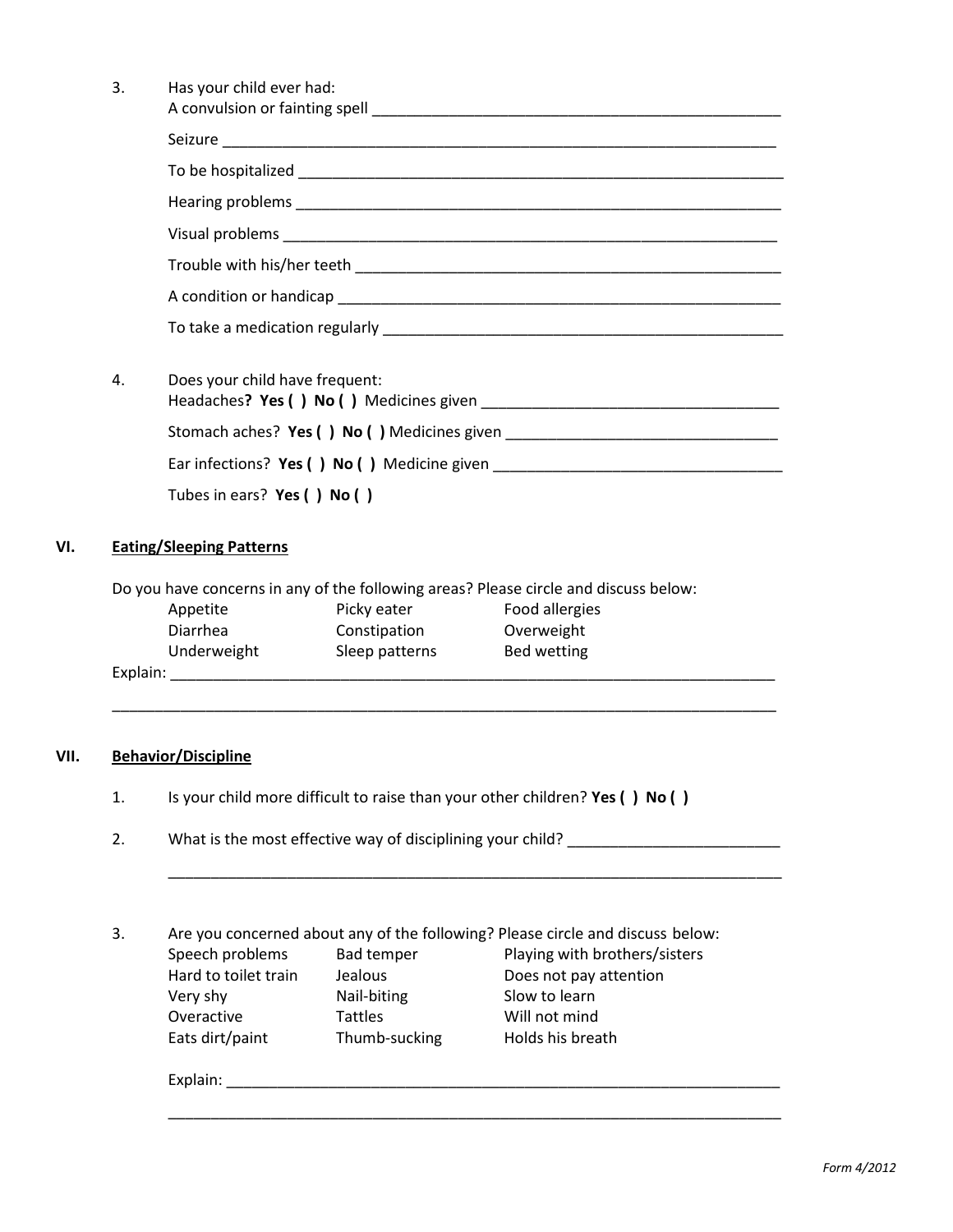4. Is there any information you feel we need to know in order to better understand your child?

**Should my child receive an injury or become ill, I give permission for the Director of Carnegie IDEA Academy or a person so designated by the Director to take my child to a doctor for emergency treatment. I also give permission for the Director or designee to share the information enclosed on this form with medical staff.**

\_\_\_\_\_\_\_\_\_\_\_\_\_\_\_\_\_\_\_\_\_\_\_\_\_\_\_\_\_\_\_\_\_\_\_\_\_\_\_\_\_\_\_\_\_\_\_\_\_\_\_\_\_\_\_\_\_\_\_\_\_\_\_\_\_\_\_\_\_\_\_\_

\_\_\_\_\_\_\_\_\_\_\_\_\_\_\_\_\_\_\_\_\_\_\_\_\_\_\_\_\_\_\_\_\_\_\_\_\_\_\_\_\_\_\_\_\_\_\_\_\_\_\_\_\_\_\_\_\_\_\_\_\_\_\_\_\_\_\_\_\_\_\_\_

\_\_\_\_\_\_\_\_\_\_\_\_\_\_\_\_\_\_\_\_\_\_\_\_\_\_\_\_\_\_\_\_\_\_\_\_\_\_\_\_\_\_\_\_\_\_\_\_\_\_\_\_\_\_\_\_\_\_\_\_\_\_\_\_\_\_\_\_\_\_\_\_

Mother/Guardian Signature **Date** Date

\_\_\_\_\_\_\_\_\_\_\_\_\_\_\_\_\_\_\_\_\_\_\_\_\_\_\_\_\_\_\_\_\_\_ \_\_\_\_\_\_\_\_\_\_\_\_\_\_\_\_\_\_\_\_\_\_\_\_\_\_\_\_\_\_\_\_\_\_\_\_\_\_\_

Father/Guardian Signature **Date** Date

\_\_\_\_\_\_\_\_\_\_\_\_\_\_\_\_\_\_\_\_\_\_\_\_\_\_\_\_\_\_\_\_\_\_ \_\_\_\_\_\_\_\_\_\_\_\_\_\_\_\_\_\_\_\_\_\_\_\_\_\_\_\_\_\_\_\_\_\_\_\_\_\_\_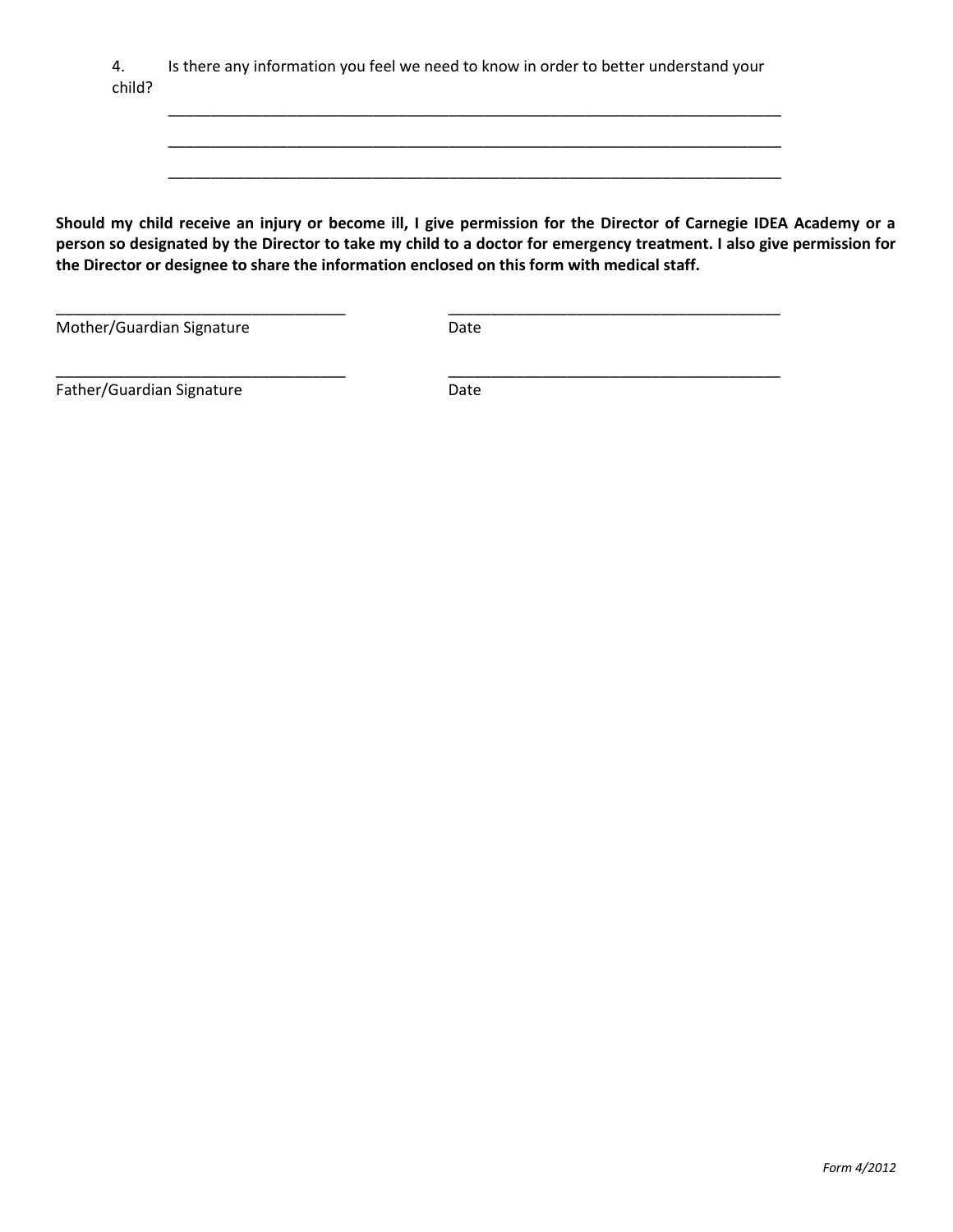

## Summer Tutoring Program Non-Prescription Medication Form

Dear Parent or Guardian,

**School personnel will not** administer any medication to students unless they have received a medication form properly completed and signed by the doctor/parents for prescribed and over-the-counter medications. The medications must be received in original labeled container. In fairness to those giving the medication and to protect the safety of your child, there will be no exceptions to this policy.

If you have questions about the policy, or other issues related to the administration of medication during the Summer Tutoring Program, please contact the Carnegie IDEA Academy at the following number (?? need phone#??)

#### Consent for Administering Non-Prescription Medications

*Note: All medications are to be furnished by the parent to the school with appropriate instructions, including, Tylenol, Tums, Benadryl, cough drops, etc.*

| Date ____________ |  |
|-------------------|--|
|                   |  |
|                   |  |
|                   |  |
|                   |  |
|                   |  |

I request my child be permitted to take medication as outlined above and expressly waive any liability on behalf of the school as the result of administration of the above medicine.

Signature of Parent or Guardian Date

\_\_\_\_\_\_\_\_\_\_\_\_\_\_\_\_\_\_\_\_\_\_\_\_\_\_\_\_\_\_\_\_\_\_\_\_\_\_\_\_\_\_\_\_ \_\_\_\_\_\_\_\_\_\_\_\_\_\_\_\_\_\_\_\_\_\_\_\_\_\_\_\_\_\_\_\_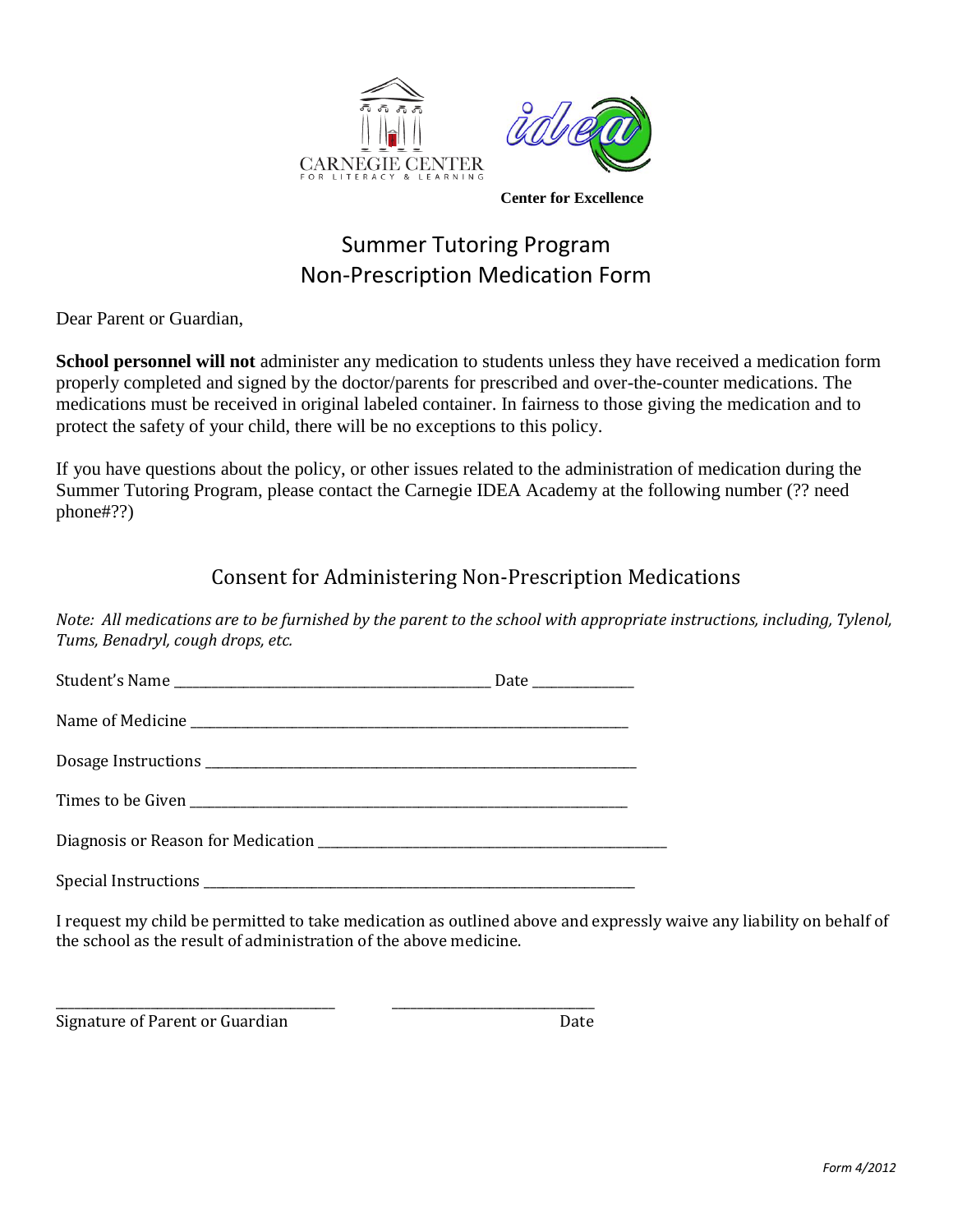



## Summer Tutoring Program Prescription Medication Form

|                                                                                                                                                                                                                     | (Carnegie IDEA Academy will complete this)          |                        |                                               |
|---------------------------------------------------------------------------------------------------------------------------------------------------------------------------------------------------------------------|-----------------------------------------------------|------------------------|-----------------------------------------------|
|                                                                                                                                                                                                                     |                                                     |                        |                                               |
| To be completed by the physician or authorized prescriber:                                                                                                                                                          |                                                     |                        |                                               |
|                                                                                                                                                                                                                     |                                                     |                        |                                               |
|                                                                                                                                                                                                                     |                                                     |                        |                                               |
|                                                                                                                                                                                                                     |                                                     |                        |                                               |
|                                                                                                                                                                                                                     |                                                     |                        |                                               |
| Form of medication/treatment                                                                                                                                                                                        |                                                     |                        |                                               |
| <b>8</b> Tablet/Capsule<br><b>8</b> Liquid<br><sup>(8)</sup> Inhaler                                                                                                                                                | <b>8</b> Injection                                  | <sup>8</sup> Nebulizer | $^\circledR$<br>Other                         |
| Possible reactions or side effects of medicine _____________                                                                                                                                                        |                                                     |                        |                                               |
| <b>8</b> Date form received<br>Start                                                                                                                                                                                |                                                     |                        |                                               |
| <b>8</b> End of school year<br>Stop                                                                                                                                                                                 |                                                     |                        |                                               |
| (8)<br>For episodic/emergency events only                                                                                                                                                                           |                                                     |                        |                                               |
| Restrictions and/or important effects 8 None anticipated                                                                                                                                                            |                                                     |                        |                                               |
| $^{\circledR}$<br>Special storage requirements 80 None                                                                                                                                                              | Refrigerate                                         |                        |                                               |
| This student is both capable and responsible for self-administering this medication<br>$@$ No<br><b>8 Yes-Supervised</b><br>This student may carry this medication 6<br>No.                                         | <sup>⑧</sup> Yes-Unsupervised<br><sup>(8)</sup> Yes |                        |                                               |
| Please indicate if you have provided additional information $\circledR$ On the back side of this form                                                                                                               |                                                     |                        | 8 As an attachment                            |
|                                                                                                                                                                                                                     |                                                     |                        | Student has asthma and has been instructed    |
|                                                                                                                                                                                                                     |                                                     |                        | in self-administration of asthma medications. |
|                                                                                                                                                                                                                     |                                                     |                        | 8 Yes 8 No                                    |
|                                                                                                                                                                                                                     |                                                     |                        |                                               |
| To be completed by parent/guardian:                                                                                                                                                                                 |                                                     |                        |                                               |
| I give my permission for (name of child) ___________<br>Summer Tutoring Program according to school policy. (Carnegie IDEA Academy requires parent/guardian to bring this medication in<br>its original container.) |                                                     |                        | to receive the above medication during the    |
| Signing this form shall release Carnegie IDEA Academy and staff members from any liability of any nature that might result from the<br>administration of medication to the student.                                 |                                                     |                        |                                               |
|                                                                                                                                                                                                                     |                                                     |                        |                                               |
|                                                                                                                                                                                                                     |                                                     |                        |                                               |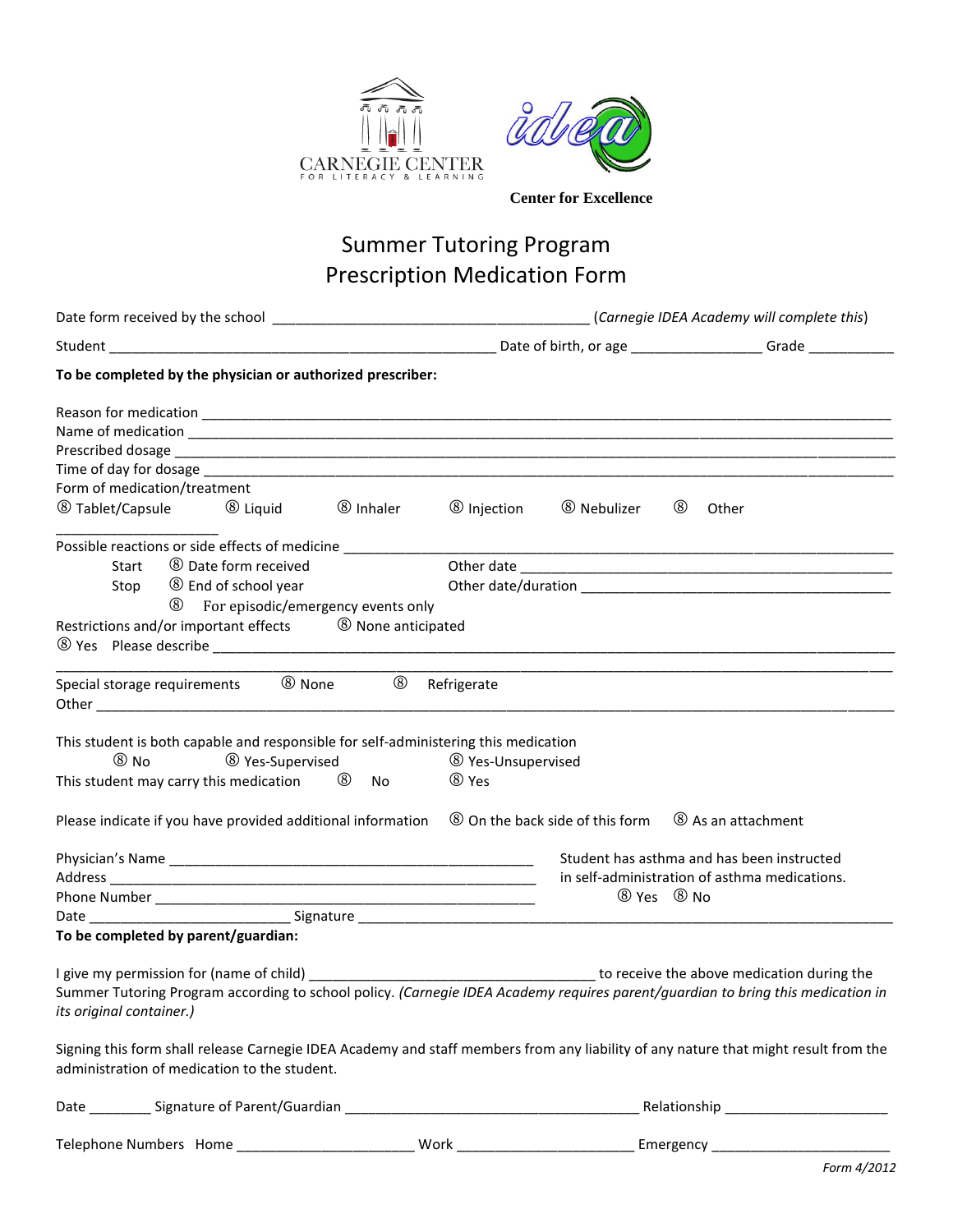



#### *CONFIDENTIAL* Financial Aid Application Summer Tutoring Program

**In order to be considered for financial aid, you must attach a copy of your most recent Federal Income Tax form.** *All information will be treated confidentially.*

| Street/PO Box                                                                                            | City | State                     | Zip                       | County |
|----------------------------------------------------------------------------------------------------------|------|---------------------------|---------------------------|--------|
|                                                                                                          |      |                           |                           |        |
|                                                                                                          |      | Approximate Annual Income |                           |        |
|                                                                                                          |      |                           |                           |        |
|                                                                                                          |      |                           | Approximate Annual Income |        |
|                                                                                                          |      |                           |                           |        |
| List any outstanding debts that would affect your ability to pay the full fee: _____________________     |      |                           |                           |        |
|                                                                                                          |      |                           |                           |        |
| How many of your children have been screened for dyslexic characteristics? ________________________      |      |                           |                           |        |
| How many have been recommended for remediation? _________________________________                        |      |                           |                           |        |
|                                                                                                          |      |                           |                           |        |
|                                                                                                          |      |                           |                           |        |
| I agree to make monthly payments of \$_____ per month on the remainder of my summer school bill.         |      |                           |                           |        |
| Have you ever received financial aid for the Summer Tutoring Program? Yes ____ No ____                   |      |                           |                           |        |
| If yes, how much did you receive? \$                                                                     |      |                           |                           |        |
| $l$ /we certify that the above information is true and correct to the best of my/our knowledge and $l/m$ |      |                           |                           |        |

I/we certify that the above information is true and correct to the best of my/our knowledge and I/we agree that if a scholarship is granted I/we will adhere to the attendance requirements of Carnegie IDEA Academy's Summer Tutoring Program. I/we understand that failure to do so will cancel the scholarship.

Signature of Parent or Legal Guardian

\_\_\_\_\_\_\_\_\_\_\_\_\_\_\_\_\_\_\_\_\_\_\_\_\_\_\_\_\_\_\_\_\_\_\_\_\_\_\_\_\_\_\_\_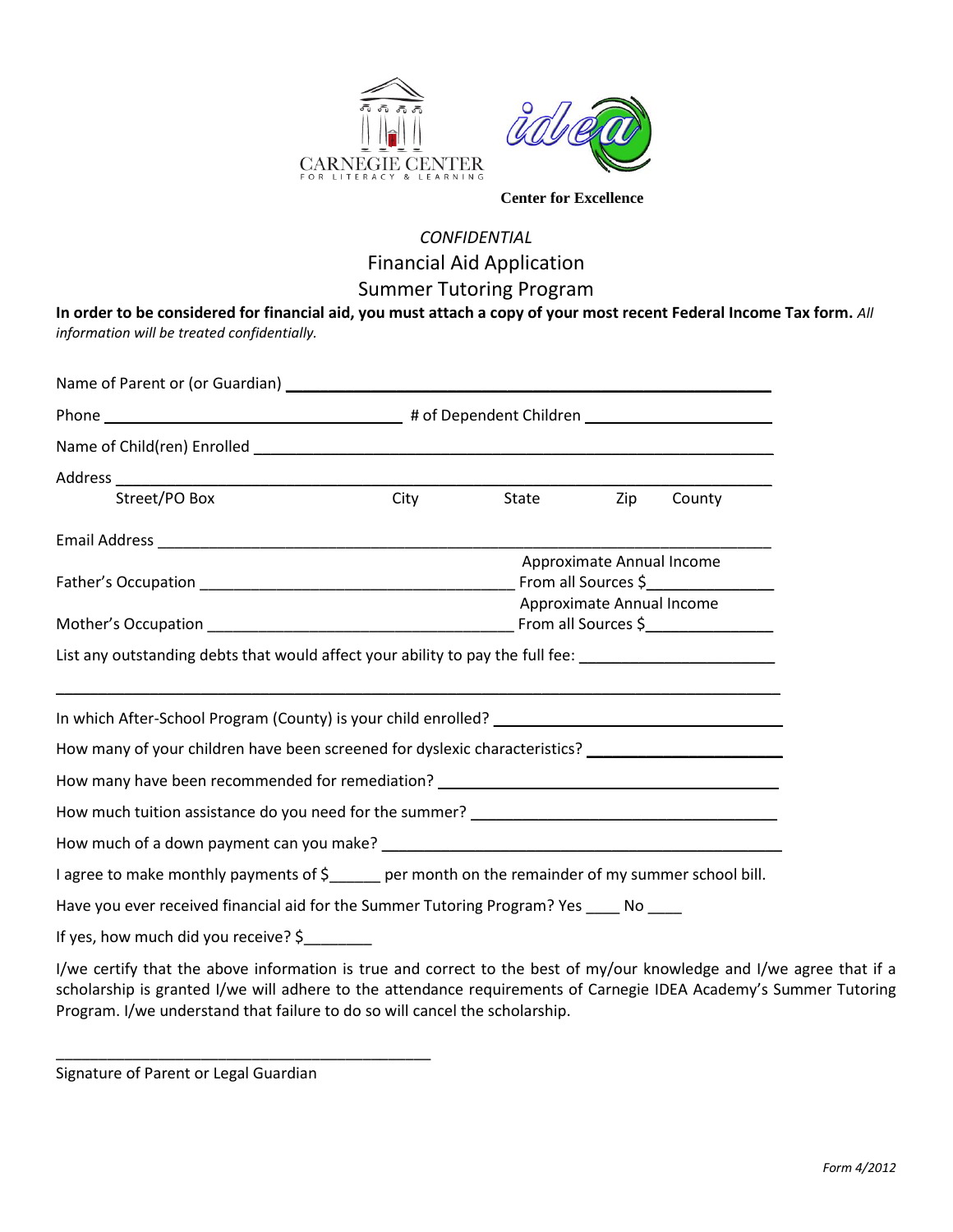



### Student Pick-Up List

To Parents/Guardians,

The safety and protection of your child is very important to us, and we will adhere to the policy regarding student pick-up procedures.

Please list the names and driver's license numbers of all people who will be allowed to pick up your child from Carnegie IDEA Academy. Students will be released only to those listed. Persons picking up your child should be prepared to show their driver's license as proof of identification. Thank you for assisting us in protecting our students.

—*Carnegie IDEA Academy Staff*

Student Name \_\_\_\_\_\_\_\_\_\_\_\_\_\_\_\_\_\_\_\_\_\_\_\_\_\_\_\_\_\_\_\_\_\_\_\_\_\_\_\_\_\_\_\_\_\_\_\_\_\_\_\_\_\_\_\_\_\_\_\_\_\_\_

**Parent/Guardian allowed to pick up your child: (Driver's License Number)**

 $\rm{PLN}$ 

\_\_\_\_\_\_\_\_\_\_\_\_\_\_\_\_\_\_\_\_\_\_\_\_\_\_\_\_\_\_\_\_\_\_\_\_\_\_\_\_\_\_\_\_\_\_ DLN \_\_\_\_\_\_\_\_\_\_\_\_\_\_\_\_\_\_\_\_\_\_\_\_\_\_\_\_\_\_\_\_\_\_\_

**Others who may pick up the student:**

| <b>Name</b> | Relationship | <b>DLN</b> |
|-------------|--------------|------------|
|             |              |            |
|             |              |            |
|             |              |            |
|             |              |            |

**If there is anyone not allowed to pick up your child, please list below:**

\_\_\_\_\_\_\_\_\_\_\_\_\_\_\_\_\_\_\_\_\_\_\_\_\_\_\_\_\_\_\_\_\_\_\_\_\_\_\_\_\_\_\_\_\_\_\_\_\_\_\_\_\_\_\_\_\_\_\_\_\_\_\_\_\_\_\_\_\_\_\_\_\_\_\_\_\_\_\_\_\_\_\_\_\_ \_\_\_\_\_\_\_\_\_\_\_\_\_\_\_\_\_\_\_\_\_\_\_\_\_\_\_\_\_\_\_\_\_\_\_\_\_\_\_\_\_\_\_\_\_\_\_\_\_\_\_\_\_\_\_\_\_\_\_\_\_\_\_\_\_\_\_\_\_\_\_\_\_\_\_\_\_\_\_\_\_\_\_\_\_

\_\_\_\_\_\_\_\_\_\_\_\_\_\_\_\_\_\_\_\_\_\_\_\_\_\_\_\_\_\_\_\_\_\_\_\_\_\_\_\_\_\_ \_\_\_\_\_\_\_\_\_\_\_\_\_\_\_\_\_\_\_\_\_\_\_\_\_\_\_\_\_\_\_\_\_\_\_\_\_\_\_

Signature of Parent or Guardian Date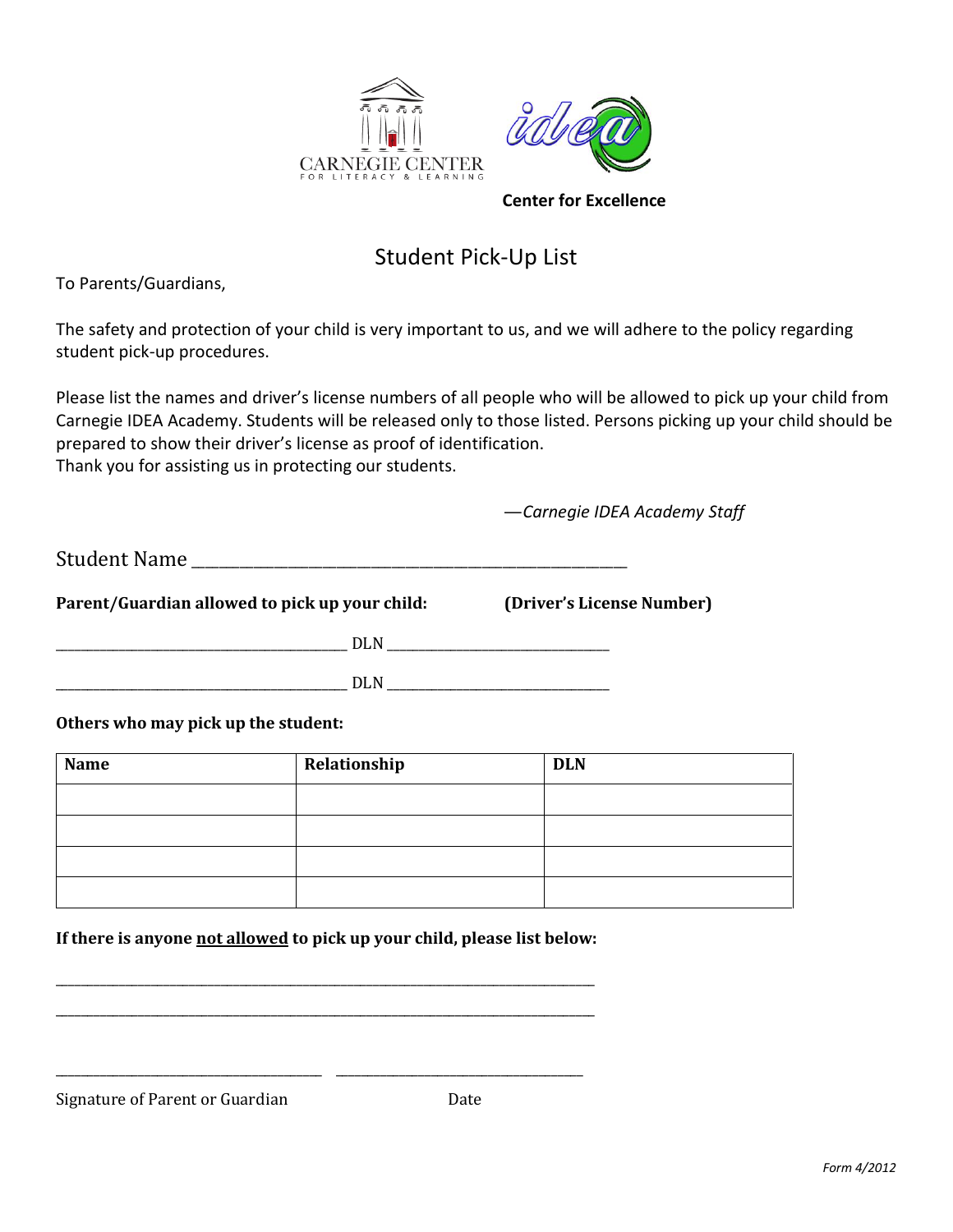



Photograph & Image Release

#### Complete this section for **Minor Program Participants**

I am the parent or legal guardian of  $\overline{\phantom{a}}$ (list all children enrolled in program), a participant in a Carnegie IDEA Academy program. I hereby give Carnegie IDEA Academy, a nonprofit institution the irrevocable right to use my child's name, words, recorded audio and image, and photograph, whether in film or electronic media, and in all other methods and forms, for the purposes of education, advertising, publicity and exhibition, or any other lawful purposes. I waive the right to review or approve the finished or final product that may be created in connection with the same. I acknowledge and agree that I have read this release and am familiar with its content and effect, and that I give this release voluntarily.

#### Complete this section for **Adult Program Participants**

I, \_\_\_\_\_\_\_\_\_\_\_\_\_\_\_\_\_\_\_\_\_\_\_\_\_\_\_\_\_\_\_\_\_\_\_\_\_\_\_\_\_\_\_\_\_\_\_, a participant in a Carnegie IDEA Academy program, hereby give Carnegie IDEA Academy, a nonprofit institution the irrevocable right to use my name, words, recorded audio and image, and photograph, whether in film or electronic media, and in all other methods and forms, for the purposes of education, advertising, publicity and exhibition, or any other lawful purposes. I waive the right to review or approve the finished or final product that may be created in connection with the same. I acknowledge and agree that I have read this release and am familiar with its content and effect, and that I give this release voluntarily.